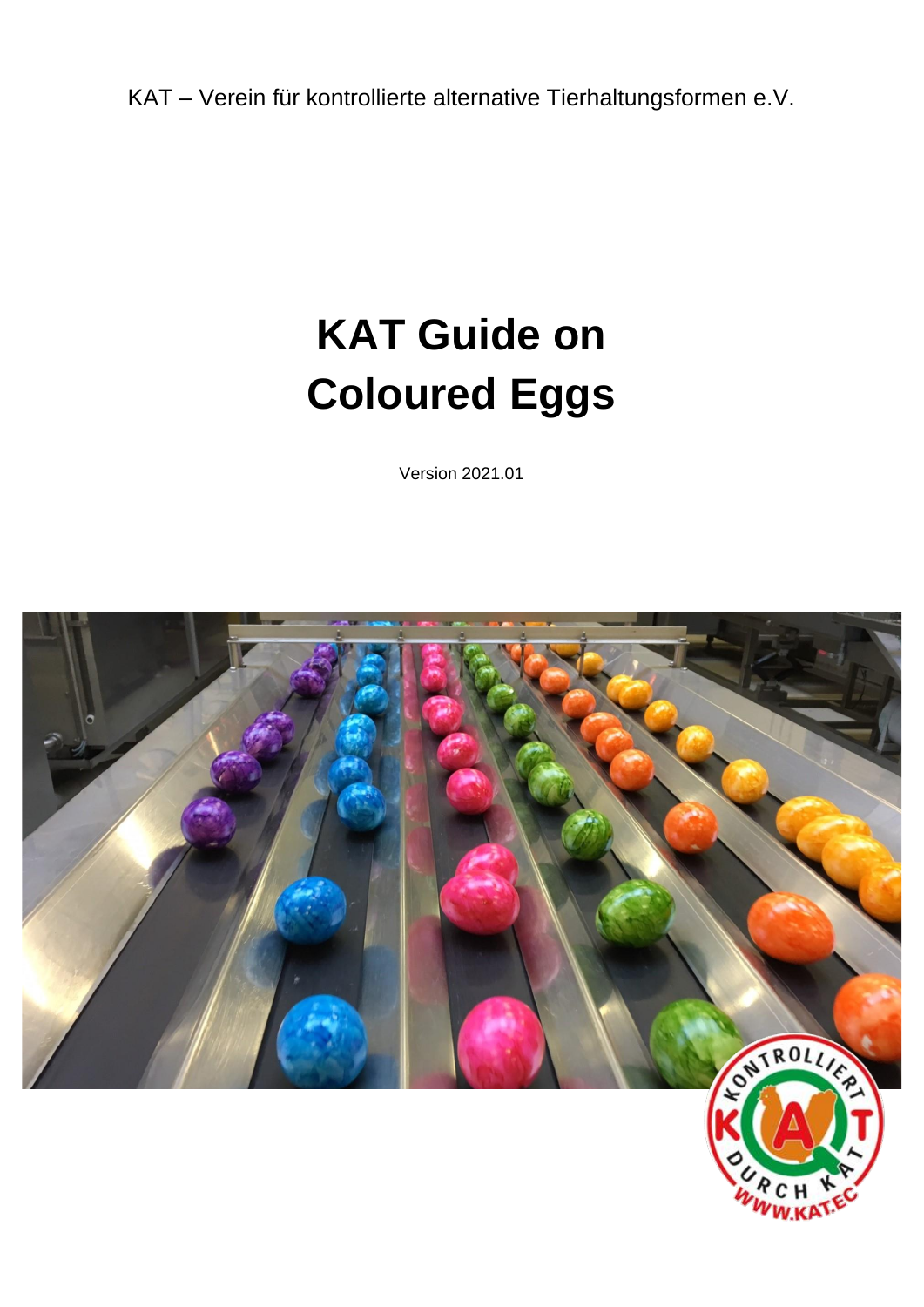KAT – Verein für kontrollierte alternative Tierhaltungsformen e.V.

**Version 2021.01** Replaces Version 2020.01 Released on 1 May 2021 Status: valid from 1 May 2021

### **KAT – Verein für kontrollierte alternative Tierhaltungsformen e.V.**

Konrad-Zuse-Platz 5 53227 Bonn Germany Tel. +49 228 95960 0 Fax +49 228 95960 50 Internet [www.kat.ec](file://///kat-fs01/Kontrollen/KAT/Prüfsystematik%20und%20Leitfäden/1.%20KAT-Prüfsystematik%20und%20Leitfäden%202017-2020/2_Leitfäden/In%20Bearbeitung/Vorlage/www.kat.ec) [www.was-steht-auf-dem-ei.de](file://///kat-fs01/Kontrollen/KAT/Prüfsystematik%20und%20Leitfäden/1.%20KAT-Prüfsystematik%20und%20Leitfäden%202017-2020/2_Leitfäden/In%20Bearbeitung/Vorlage/www.was-steht-auf-dem-ei.de)

Important information:

This Guide is the property of KAT. On the basis of copyright law, it is forbidden to reproduce the Guide, either in whole or in part. Infringements of copyright will be prosecuted.

The foreign-language versions of this Guide have been produced voluntarily by KAT as an additional service for participants from other member states. KAT assumes no liability for any translation errors or omissions. In the event of any differences between the German and the translated version, the German original shall always be binding.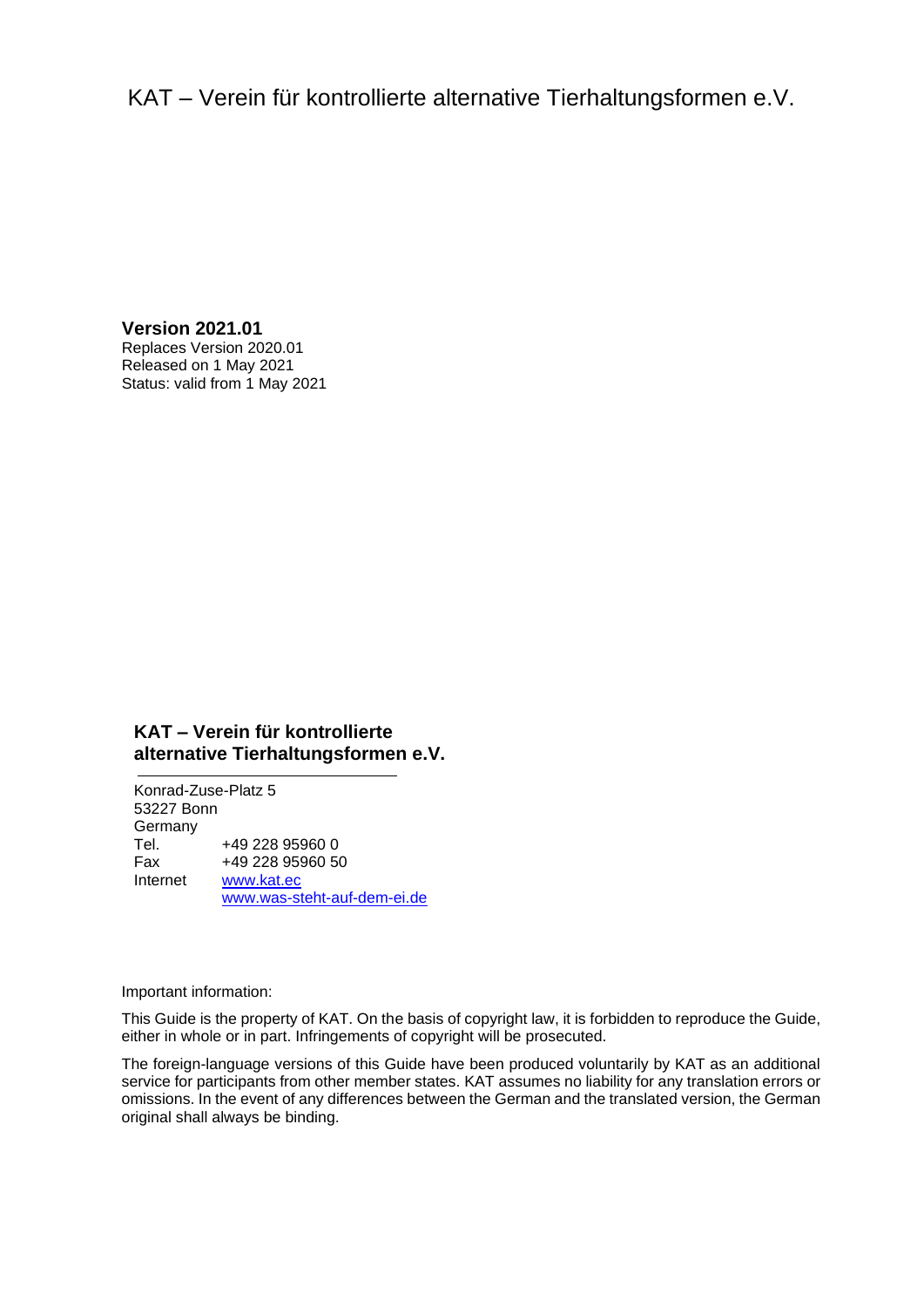

# **Table of contents**

| Teil I:        | <b>Basic principles</b>                                      | 1                       |
|----------------|--------------------------------------------------------------|-------------------------|
| 1              | <b>Preamble</b>                                              | 1                       |
| $\mathbf{2}$   | <b>Coloured eggs in the KAT system</b>                       | 1                       |
| 3              | <b>Scope of application</b>                                  | 1                       |
| 4              | <b>Definition and statutory requirements</b>                 | 1                       |
| 5              | Participation in the system                                  | $\boldsymbol{2}$        |
| 6              | <b>Responsibilities</b>                                      | $\mathbf{2}$            |
| 7              | Data protection                                              | $\boldsymbol{2}$        |
| 8              | Internet portal                                              | $\mathbf{2}$            |
| Teil II:       | <b>List of requirements</b>                                  | 3                       |
| 1              | <b>General conditions</b>                                    | $\mathbf{3}$            |
| 1.1            | Separation of KAT goods and third-party goods                | 3                       |
| 1.2            | Goods reports                                                | 3                       |
| 1.3            | <b>Official licence</b>                                      | 3                       |
| 1.4            | Establishment description                                    | 3                       |
| $\overline{2}$ | <b>Quality management system</b>                             | 3                       |
| 2.1            | Certifications                                               | 3                       |
| 2.2            | <b>HACCP</b> system                                          | 3                       |
| 3              | <b>Handling of hazardous substances</b>                      | $\overline{\mathbf{4}}$ |
|                |                                                              |                         |
| 3.1            | <b>Risk assessment</b>                                       | 4                       |
| 3.2            | Storage of dyes                                              | $\overline{4}$          |
| 4              | <b>Manufacturing process</b>                                 | $\overline{\mathbf{4}}$ |
| 4.1            | <b>Production site</b>                                       | $\overline{4}$          |
| 4.2            | Dyeing process                                               | 4                       |
| 4.3            | Storage of raw eggs                                          | 5                       |
| 4.4            | Dyes in egg shell lacquers                                   | 5                       |
| 4.5            | Boiling and dying process                                    | 6                       |
| 4.6            | Process check                                                | 6                       |
| 4.7            | Storage of finished products                                 | $\,6$                   |
| 5              | Monitoring, measurement, analysis                            | $6\phantom{1}6$         |
| 5.1            | Reference samples                                            | 6                       |
| 5.2            | Traceability                                                 | 6                       |
| 5.3            | Inspections/analysis                                         | $\overline{7}$          |
| 6              | Labelling                                                    | $\overline{\mathbf{7}}$ |
| 6.1            | Labelling in accordance with the Food Information Regulation | $\overline{7}$          |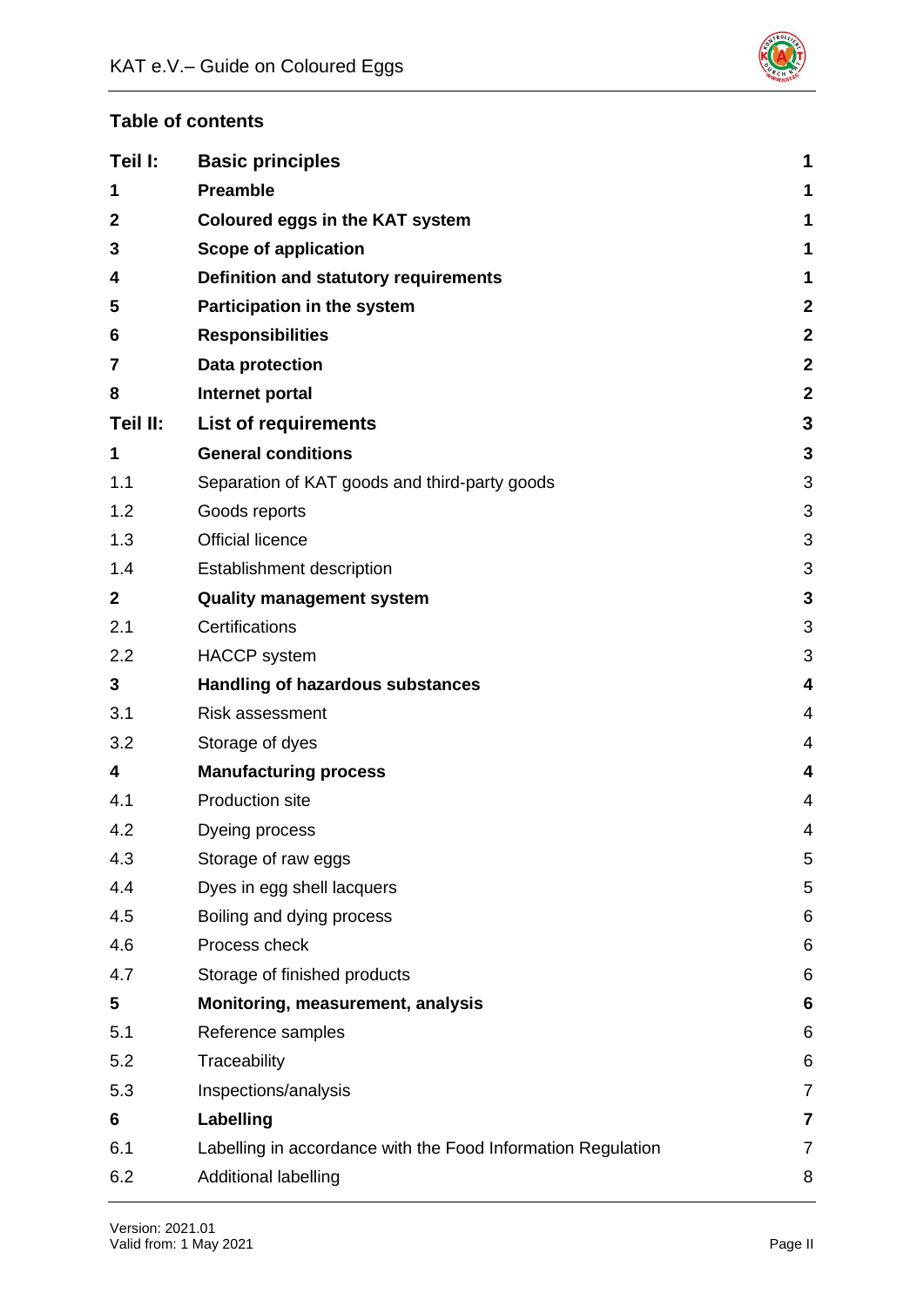

| 6.3            | <b>KAT</b> labelling                                | 8  |
|----------------|-----------------------------------------------------|----|
| 7              | <b>Contract dyeing</b>                              | 8  |
| 7.1            | Dyeing plants                                       | 8  |
| 8              | <b>Crisis management</b>                            | 9  |
| 9              | <b>Additional requirements for small businesses</b> | 9  |
| 9.1            | Hygiene and training                                | 9  |
| 9.2            | Structural requirements for dyeing plants           | 10 |
| 9.3            | Water                                               | 10 |
| 9.4            | Cleaning                                            | 10 |
| 9.5            | Foreign materials                                   | 11 |
| 9.6            | Pest control                                        | 11 |
| 9.7            | Storage and transport                               | 11 |
| 9.8            | Site inspections                                    | 11 |
| Teil III:      | <b>Annex</b>                                        | 12 |
| 1              | <b>Signs and symbols</b>                            | 12 |
| $\overline{2}$ | <b>Definition of terms</b>                          | 12 |
| 3              | <b>Applicable documents</b>                         | 12 |

# **List of tables**

| Tab. 1: Quality parameters and limit values/tolerance ranges | 5  |
|--------------------------------------------------------------|----|
| Tab. 2: Nutritional information for eggs                     | 8  |
| Tab. 3: Definition of terms                                  | 12 |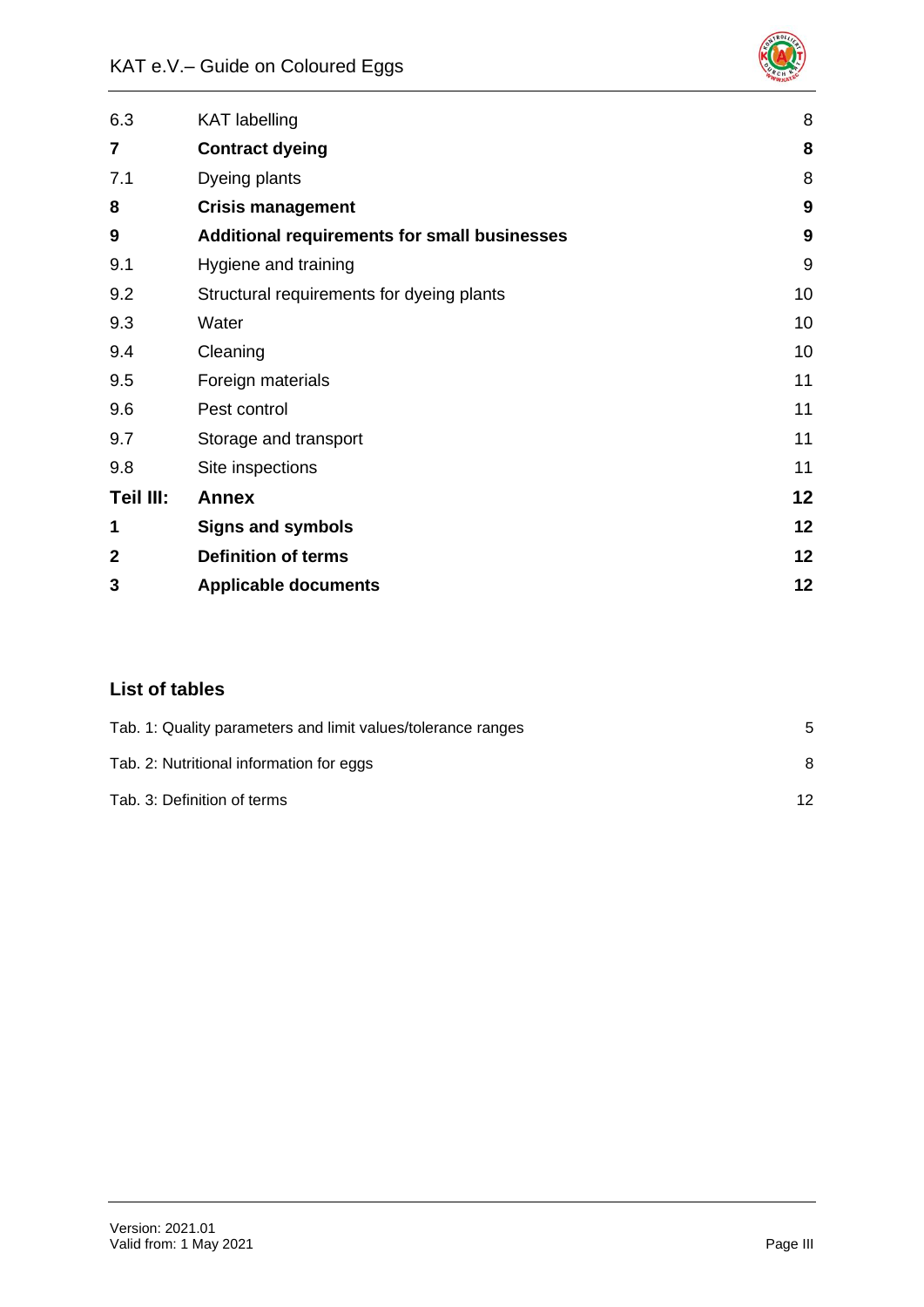

# <span id="page-4-0"></span>**Teil I: Basic principles**

## <span id="page-4-1"></span>**1 Preamble**

The Verein für kontrollierte alternative Tierhaltungsformen e.V. (Association for Controlled Alternative Animal Husbandry, KAT) is the most important inspection body in Germany and neighbouring EU countries for the inspection of eggs from alternative forms of hen keeping (free-range, barn and organic egg production). Virtually all eggs offered for sale on the German food retail market bear the KAT conformity seal. The number of member establishments has grown continually since the association was founded in 1995.

The chief objectives of KAT are:

- to lay down and implement uniform requirements in all EU countries for the barn, free-range and organic keeping of laying hens and for the rearing of male laying hybrids with special regard for animal welfare issues.
- to ensure the complete traceability and assurance of origin of eggs from alternative forms of production in order to eliminate misuse through wrongly labelled goods.
- to provide transparency for the consumer through the [www.was-steht-auf-dem](http://www.was-steht-auf-dem-ei.de/)[ei.de](http://www.was-steht-auf-dem-ei.de/) [What is on the egg?] website.

## <span id="page-4-2"></span>**2 Coloured eggs in the KAT system**

This Guide supplements the requirements of the IFS Food Standard specifically with regard to coloured eggs.

Implementation of the requirements of the current IFS Food Standard is presupposed. These requirements are therefore not additionally listed in this Guide.

A valid IFS Food certificate is consequently a prerequisite for participation in the KAT Conformity Assessment Scheme for Coloured Eggs.

For dyeing companies with less than 15 million outgoing eggs per year, the additional requirements for small companies are checked instead of IFS certification.

Only eggs from KAT-certified laying farms may be used in the dyeing process. This is the only way to guarantee assurance of origin across all stages from the laying farm to the coloured egg. Coloured eggs may only be marketed with the mark "Checked by KAT" if a valid certificate of conformity has been issued.

## <span id="page-4-3"></span>**3 Scope of application**

This Guide was developed for dyeing plants and applies to all companies that dye and market eggs from approved KAT establishments. The Guide is a tool for the systematic implementation of KAT requirements for the assurance of origin and traceability of KAT eggs and/or finished goods.

### <span id="page-4-4"></span>**4 Definition and statutory requirements**

Boiled and dyed eggs – "coloured eggs" – for the purposes of this standard are produced using chicken eggs that comply with the original criteria for quality class A.

As with all foodstuffs, coloured eggs are subject to the general rules applicable under food law. There is no specific legislation. Coloured eggs are also not subject to the marketing standards applicable to eggs.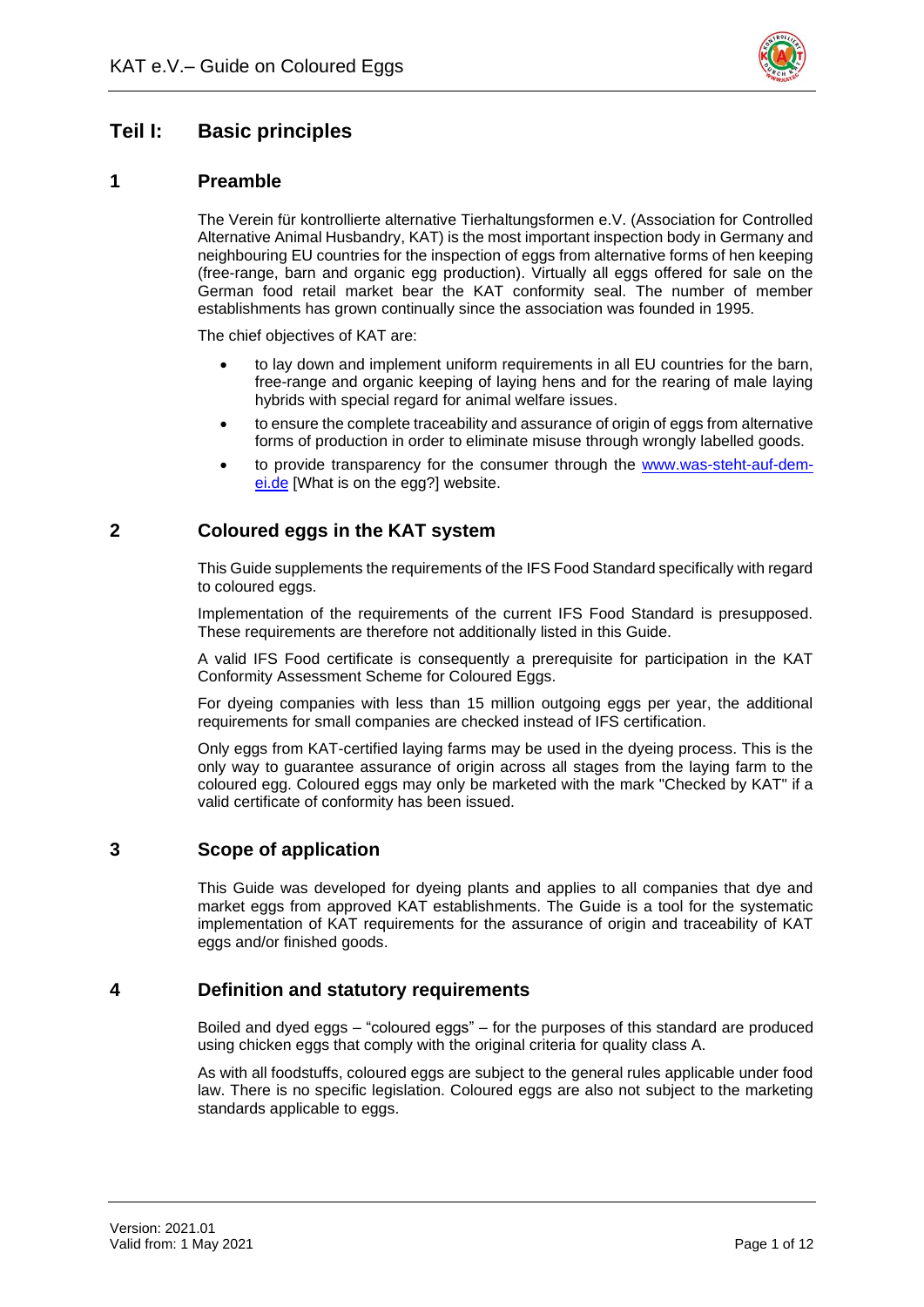

## <span id="page-5-0"></span>**5 Participation in the system**

Any establishment that wishes to market coloured eggs in accordance with KAT requirements must register with KAT at www.anmeldung.kat.ec and - if not already a participant in the KAT system - enter into a KAT participant contract.

Once the KAT Office has been provided with all of the necessary registration documents and signed participant contract, the establishment will be given access details for the KAT database and the database instructions.

Procedure

- KAT user contract and right to use the KAT logo
- Audit performed in accordance with KAT guide/checklists
- Audit report and conformity certificate are issued

## <span id="page-5-1"></span>**6 Responsibilities**

Every stage in the value chain is responsible for complying with the described requirements and for correctly reporting the necessary data to the KAT database.

## <span id="page-5-2"></span>**7 Data protection**

The data entered by the system participant in the KAT database system are stored on the internet server and computer system and on data storage media. All data are protected against tampering and access by third parties through state-of-the-art technology. Master data are not transferred to third parties and are used exclusively by KAT for participant administration.

Only the KAT Office and the participants themselves have access to the data entered in the system. The disclosure of data to entities outside the system ("the public") is fundamentally excluded.

For the purpose of plausibility checks, the KAT Office has comprehensive access rights to participant data and can also access information on bird movements at all production and sales stages included in the KAT system.

### <span id="page-5-3"></span>**8 Internet portal**

In order to create greater transparency, KAT offers a special service on the query page at www.was-steht-auf-dem-ei.de: By entering the number printed on the egg (stamp number), consumers can find out the name and location of the laying farm and view pictures of the henhouse and birds. The query function is also available as a smartphone app.

Further information on the KAT system can be found at www.kat.ec Every KAT participant can register for the internal area of the website and download the documents held there (circulars, forms, member lists, etc.).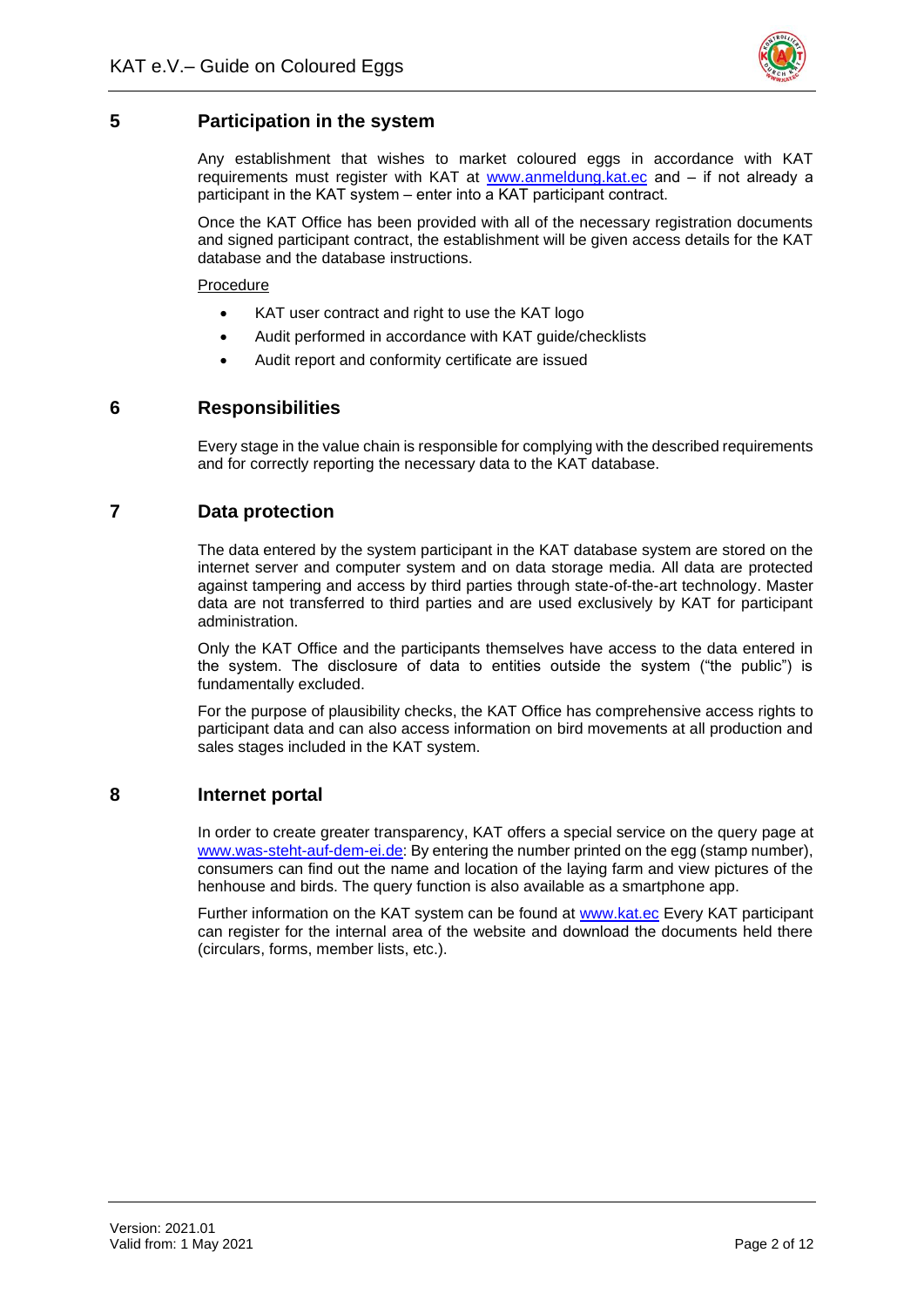

# <span id="page-6-0"></span>**Teil II: List of requirements**

## <span id="page-6-1"></span>**1 General conditions**

## <span id="page-6-2"></span>**1.1 Separation of KAT goods and third-party goods**

1.1.1 **[K.O.]** KAT goods and third-party goods are kept separate, physically and administratively, with this separation being permanently traceable. Any risk of KAT goods being mistaken for or mixed up with third-party goods is excluded.

### <span id="page-6-3"></span>**1.2 Goods reports**

1.2.1 **[K.O.]** All KAT goods movements are documented for the dyeing plant in the form of goods in and goods out reports. The dyeing plant enters the goods reports at least once every week – by no later than midnight on Wednesday of the following week – into the KAT database at https://datenbank.kat.ec.

> Purchases of third-party goods are also entered in the KAT database in the form of goods reports.

> *Information: If contract dyeing takes place, the goods reports should be submitted by the party who commissioned the contract dyeing.*

#### <span id="page-6-4"></span>**1.3 Official licence**

1.3.1 **[K.O.]** The dyeing plant holds an official licence pursuant to Regulation (EC) 853/2004.

#### <span id="page-6-5"></span>**1.4 Establishment description**

1.4.1 The dyeing plant has an establishment description containing as a minimum all of the master data about the company needed for KAT.

### <span id="page-6-6"></span>**2 Quality management system**

#### <span id="page-6-7"></span>**2.1 Certifications**

- 2.1.1 **[K.O.]** Dyeing plants that produce more than 15 million eggs per year are certified according to IFS Food.
- 2.1.2 Relevant documentary evidence of the annual egg output is available.
	- *Information: Dyeing plants that produce less than 15 million eggs per year are not required to hold IFS certification. Instead, they are subject to checks to ensure that the additional requirements for small businesses (see → Chapter 9) are being met.*

#### <span id="page-6-8"></span>**2.2 HACCP system**

2.2.1 **[K.O.]** In the "boiling" step of the manufacturing process, the core temperature of the eggs is defined as the critical control point (CCP). It must be 73 °C for at least 90 seconds immediately after the boiling process is completed. This value is monitored. If a different temperature/time combination is chosen, the dyeing plant must have evidence to show that its parameters are suitable for the manufacture of a safe food product and thus a product suitable for human consumption.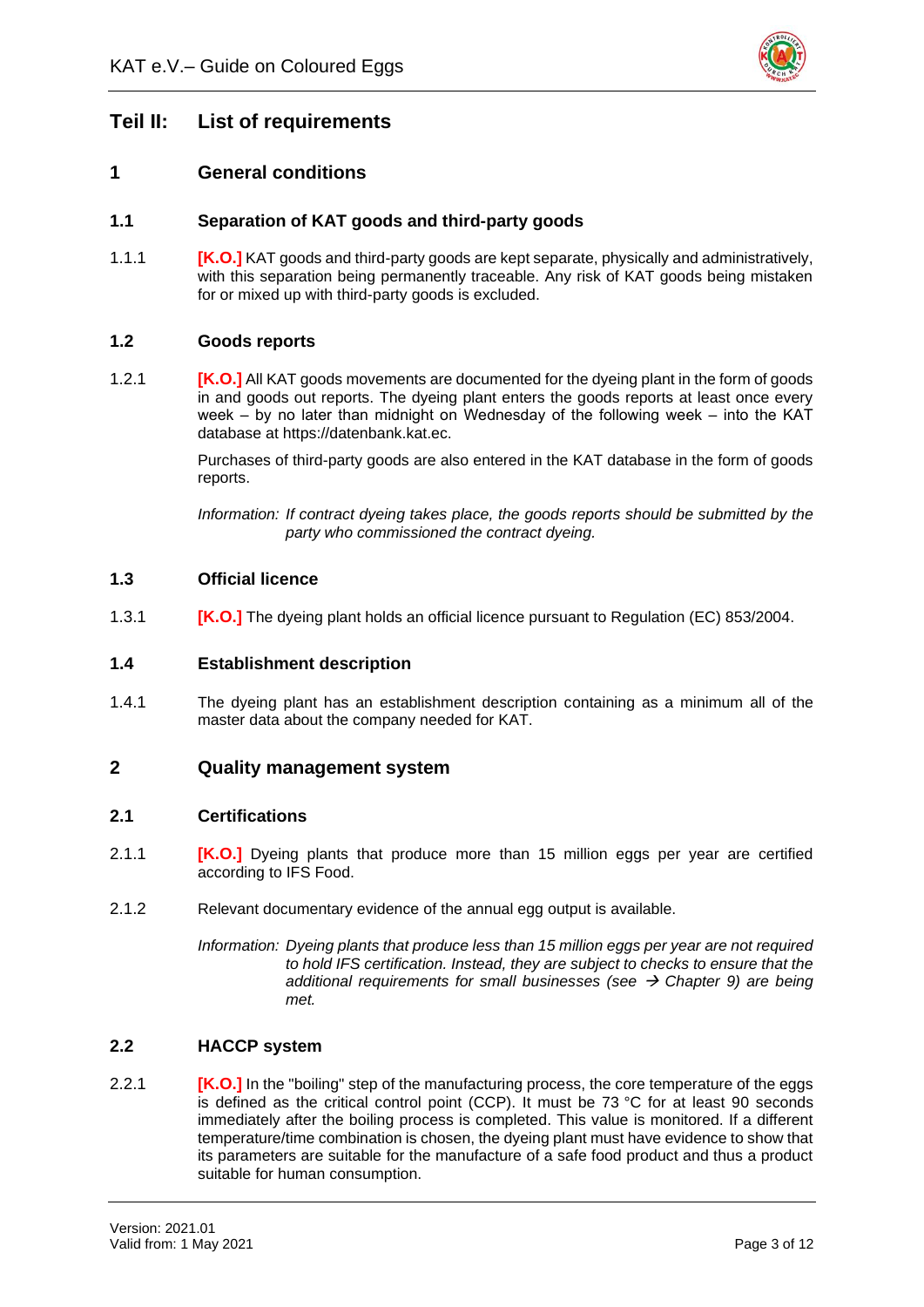

- 2.2.2 In the event that the water temperature drops below the minimum value, an optical and/or acoustic warning signal is triggered and/or an automatic device halts the process. A functional check of these systems is carried out and documented at least before the start of production, after any interruption and after the end of production.
- 2.2.3 The egg processing time is checked at least once a year as part of the inspection of the HACCP system. If the system setting is changed in such a way that a different combination of minimum throughput time and minimum boiling temperature results, the new process is validated and documented.

## <span id="page-7-0"></span>**3 Handling of hazardous substances**

#### <span id="page-7-1"></span>**3.1 Risk assessment**

3.1.1 As part of a risk assessment in accordance with Section 6 of the Hazardous Substances Ordinance, the dyeing plant has determined whether the processing and storage of dyes or flammable liquids pose any hazards to employees or to other persons

#### <span id="page-7-2"></span>**3.2 Storage of dyes**

- 3.2.1 Dyes and other liquids containing solvents are stored exclusively in rooms that are not generally accessible. A prominent sign with clearly legible lettering is displayed prohibiting access by persons from outside the company.
- 3.2.2 Measures are in place to ensure that containers filled with dyes and other solventcontaining liquids are placed in collecting devices that can hold at least the cubic content of the largest container. If the possibility of hazardous explosive atmosphere cannot be excluded, the collecting devices must be electrostatically dissipative and earthed. There are no effective ignition sources in the immediate vicinity of storage containers filled with flammable hazardous substances.
- 3.2.3 The storage rooms for dyes and solvents have explosion-proof lighting and appropriate technical equipment to ensure permanent and monitored ventilation of the premises.
- 3.2.4 Dyes or solvent-containing liquids are only stored at the workplace in the quantities required for the daily/shift production.

### <span id="page-7-3"></span>**4 Manufacturing process**

#### <span id="page-7-4"></span>**4.1 Production site**

4.1.1 The production site, including the external area and the production premises, is designed in such a way that any risk to food safety due to structural and/or hygienic deficiencies can be excluded.

#### <span id="page-7-5"></span>**4.2 Dyeing process**

4.2.1 Only sorted KAT-certified eggs are used in the dyeing process. If non-refrigerated goods are processed, it is guaranteed that they comply with quality class A according to Regulation (EC) 589/2008. For goods processed after cold storage, it is guaranteed that they comply with the quality characteristics of eggs according to Article 2, point 1 of Regulation (EC) 589/2008 at the time of processing.

This also applies to purchased chilled goods.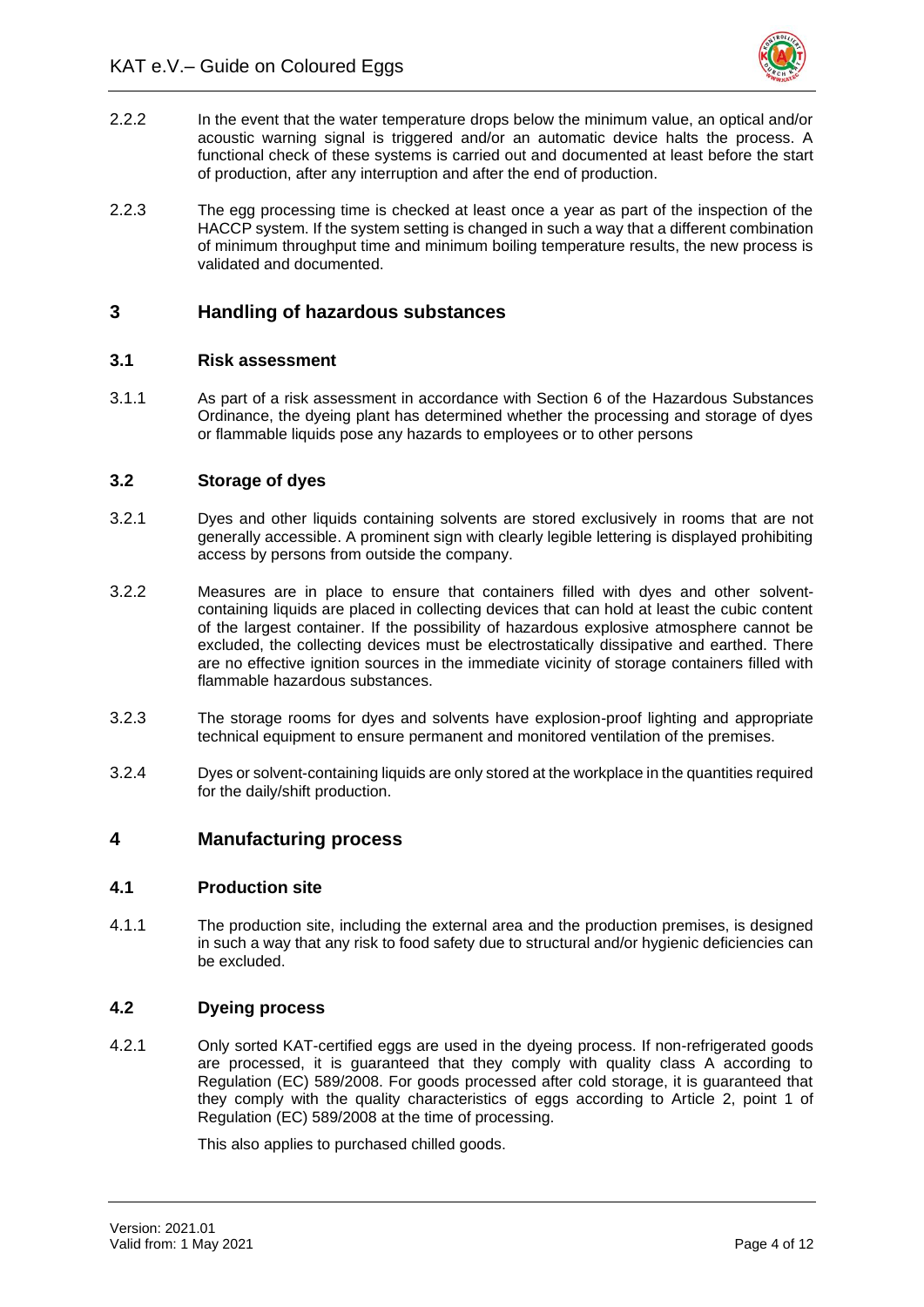

<span id="page-8-2"></span>4.2.2 The incoming goods inspection is carried out on the basis of a defined sampling plan and is documented. Limit values/tolerance ranges are defined for all quality parameters according to the following table and are complied with:

Tab. 1: Quality parameters and limit values/tolerance ranges

| <b>Quality parameter</b> | Limit values/tolerance ranges                                                                                                                                                                  |
|--------------------------|------------------------------------------------------------------------------------------------------------------------------------------------------------------------------------------------|
| Quality class A          | All eggs used in the dyeing process comply<br>with the requirements under point 4.2.1.                                                                                                         |
| Air chamber height       | The maximum air chamber height is 6 mm.                                                                                                                                                        |
| Egg white index          | Averages a minimum of 70 Haugh units<br>based on a measurement series of at least<br>8 eggs.                                                                                                   |
| Breaking strength        | The breaking strength value is not less than<br>40 N. If the breaking strength is not<br>measured, only eggs from flocks that have<br>not yet exceeded the 45th week of life are<br>processed. |

4.2.3 The pallet labelling remains in place until the eggs reach the dyeing plant and complies with the requirements of Regulation 589/2008. If the goods are KAT goods, this should also be stated on the pallet label.

#### <span id="page-8-0"></span>**4.3 Storage of raw eggs**

- 4.3.1 Raw eggs are stored properly and hygienically in suitable premises.
- 4.3.2 Non-refrigerated eggs are processed no later than 28 days after the laying date. Eggs intended for cold storage are refrigerated no later than 14 days after the laying date.
- 4.3.3 The following parameters are observed with regard to the cold storage of eggs:

Eggs stored at 0-1 °C and a relative humidity of 75-90% are processed no later than 70 days after the laying date. This means that an external laboratory must validate the refrigeration process by checking the freshness parameters and suitability for consumption of the eggs.

Eggs stored at 1.1-4.9 °C and a relative humidity of 75-90% are processed no later than 56 days after the laying date.

Eggs stored at 5-8 °C and a relative humidity of 75-90% are processed no later than 42 days after the laying date.

Temperature and humidity are continuously recorded.

4.3.4 Refrigerated eggs are removed from storage a maximum of 72 hours before processing. This means that any negative effect on the eggs as a result of the storage conditions is excluded. This is documented accordingly.

#### <span id="page-8-1"></span>**4.4 Dyes in egg shell lacquers**

4.4.1 Only approved colouring agents are used. The azo dyes tartrazine (E102), sunset yellow (E110), carmoisine (E122), cochineal red (E124a), allura red (E129) and the dye quinoline yellow (E104) are not used.

If the dyes are mixed in the dyeing plant itself, the dyes used must be documented.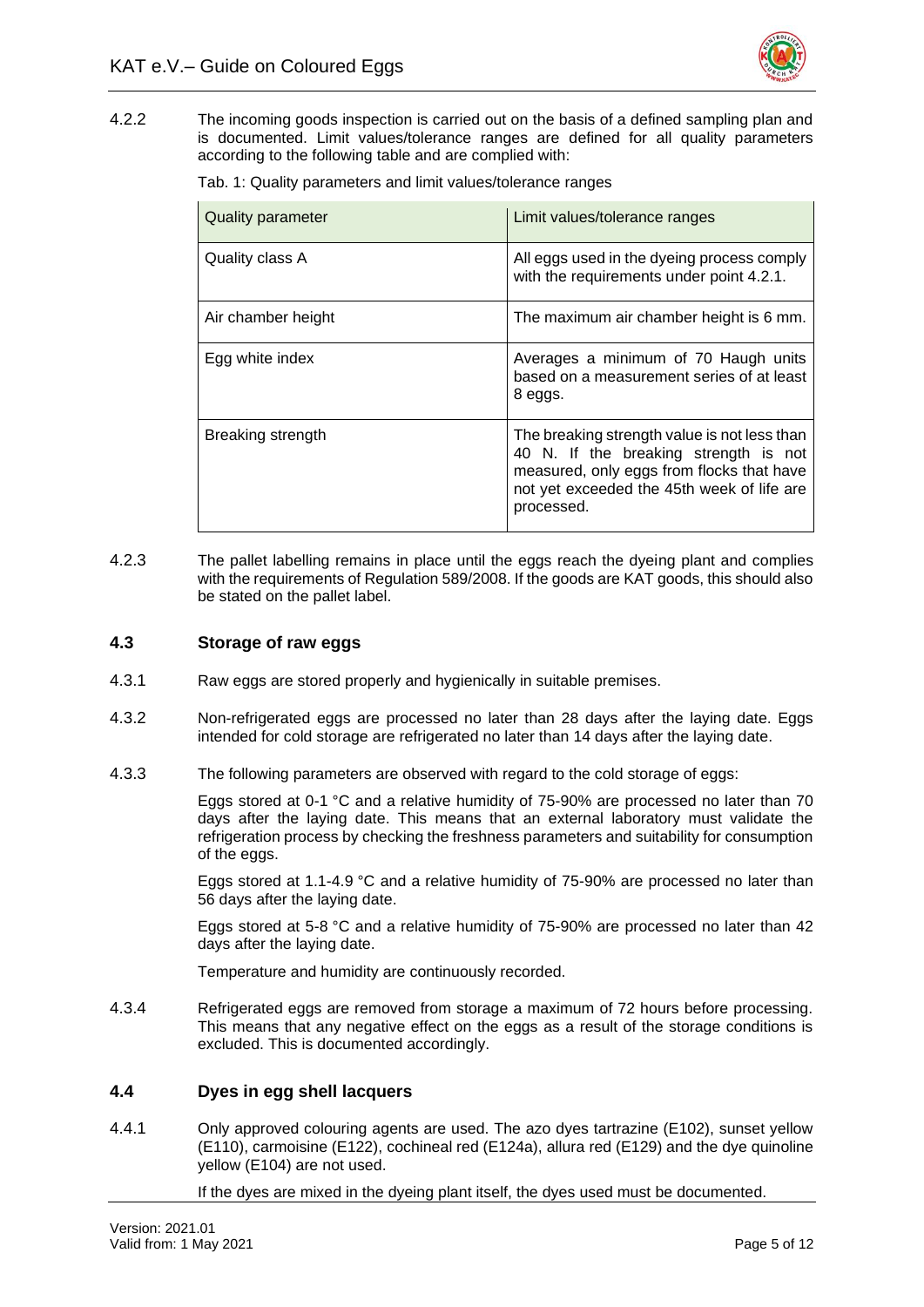

*Information: Certain dyes can trigger pseudoallergies (such as hives, asthma or skin oedema) in people susceptible to allergic reactions.* 

### <span id="page-9-0"></span>**4.5 Boiling and dying process**

- 4.5.1 Only eggs from the same weight class are used in the boiling process.
- 4.5.2 The boiling process is followed by a process step in which eggs with visually detectable shell defects are sorted out.
- 4.5.3 The boiling process is followed by a process step in which eggs with defective colour sealing are sorted out.
- 4.5.4 The water is changed and the machines are cleaned daily, even during continuous production. This is documented accordingly.

#### <span id="page-9-1"></span>**4.6 Process check**

- 4.6.1 A documented inspection of the finished product takes place every hour. This inspection includes at least:
	- Legibility, adhesion, position and presence of the best-before date label
	- ✓ Correctness of the best-before date
- 4.6.2 If the KAT audit finds more than one quality defect in the inspection of 20 eggs, the sample is extended to include 100 eggs. In this case, the quality defect tolerance is 5% of the eggs.

Quality defects are:

- Shell defects
- Defective colour sealing (unsealed areas  $> 0.25$  cm<sup>2</sup>)

#### <span id="page-9-2"></span>**4.7 Storage of finished products**

4.7.1 Finished products are stored properly and hygienically in suitable premises.

#### <span id="page-9-3"></span>**5 Monitoring, measurement, analysis**

#### <span id="page-9-4"></span>**5.1 Reference samples**

5.1.1 Reference samples are taken from each batch of finished goods and stored at room temperature until at least two weeks after the best-before date. The sample size is at east 10 eggs per day per dyeing unit or production line.

#### <span id="page-9-5"></span>**5.2 Traceability**

5.2.1 **[K.O.]** The traceability system enables batch-based tracing of all raw goods, packaging, ingredients (e.g. salt bags), eggshell lacquers and finished goods in either direction (from delivered product to raw goods and vice versa).

The system ensures that a traceability test can be carried out within the audit period.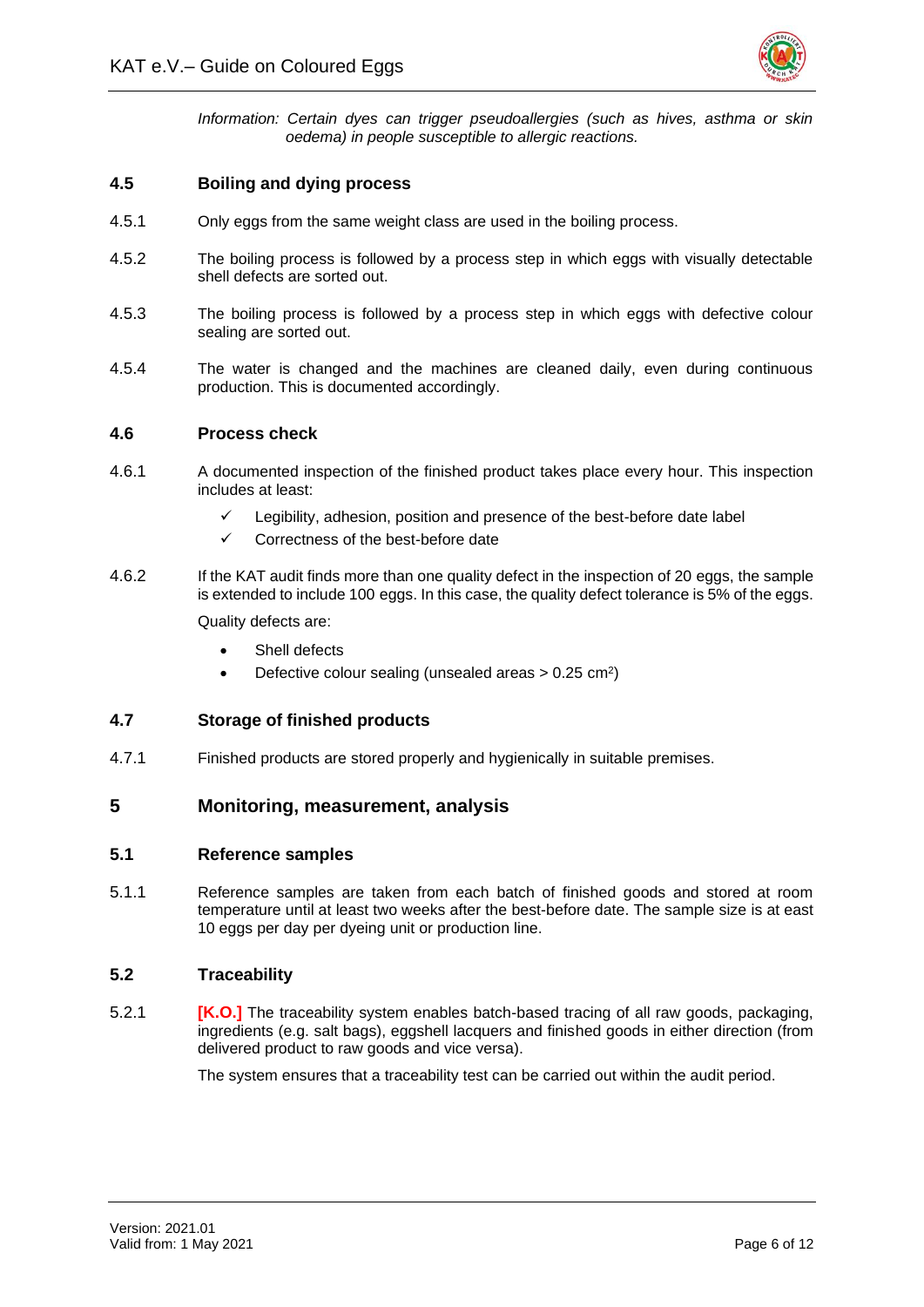

### <span id="page-10-0"></span>**5.3 Inspections/analysis**

5.3.1 In order to verify the heating process, a freshly dyed sample is taken to an external laboratory at least once a quarter on the basis of a risk-oriented sample plan and analysed there directly for Enterobacteriaceae (see Regulation (EC) 2073/2005, Annex I, Chapter II, 2.3.1).

The laboratory is accredited for this analysis method according to DIN ISO/IEC 17025.

- 5.3.2 Based on a risk-oriented sample plan, a freshly dyed sample is sent to an external laboratory at least once per quarter and analysed for the following parameters at the end of the best-before date:
	- ✓ Sensory checks (smell, taste, appearance, consistency)
	- ✓ Total number of aerobic bacteria
	- **Enterobacteriaceae**
	- $\checkmark$  Salmonella in the product and on the egg shell
	- ✓ Yeast
	- ✓ Moulds
	- ✓ Aerobic spore organisms
	- ✓ Listeria monocytogenes

The laboratory is accredited for these analytical methods according to DIN ISO/IEC 17025.

## <span id="page-10-1"></span>**6 Labelling**

#### <span id="page-10-2"></span>**6.1 Labelling in accordance with the Food Information Regulation**

- <span id="page-10-3"></span>6.1.1 **[K.O.]** The minimum statutory labelling elements in accordance with the Food Information Regulation are as follows:
	- ✓ Name of the food product ("boiled and dyed eggs" or "coloured eggs")
	- ✓ Name or company name and address of the manufacturer, the packer and the seller
	- ✓ List of ingredients in descending order
	- BB date (best-before date comprising date and month)
	- ✓ Identity mark (official approval)
	- Quality (no. of units or minimum net weight)
	- Nutritional information (to be displayed on the outside of the packaging)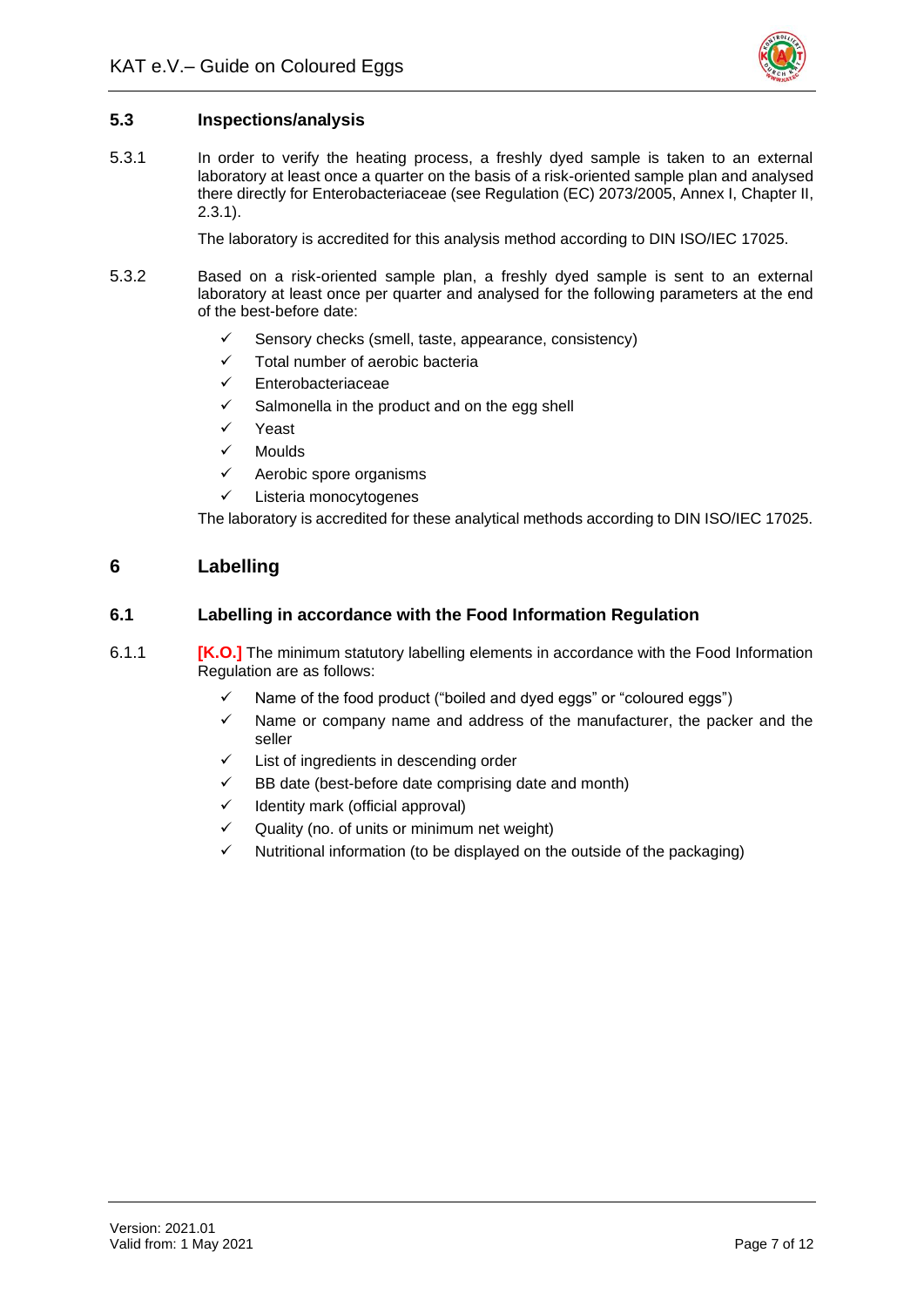

| Tab. 2: Nutritional information for eggs |  |
|------------------------------------------|--|
|------------------------------------------|--|

| <b>Nutritional values</b> | Per 100 g        |
|---------------------------|------------------|
| Calorific value           | 638 kJ/153 kcal  |
| Fat                       | 11 <sub>g</sub>  |
| - of which saturated fat  | 3.3 <sub>g</sub> |
| Carbohydrates             | 0.6 <sub>g</sub> |
| - of which sugar          | < 0.5 g          |
| Protein                   | 13 <sub>g</sub>  |
| Salt                      | 0.32g            |

Source: Zentralverband Eier e.V., 12 February 2014

### <span id="page-11-0"></span>**6.2 Additional labelling**

6.2.1 From 1 October until Easter (of the following year), the best-before date is limited to the date of production + 32 days.

> From Easter until 30 September of a given year, the best-before date is reduced to the date of production + 28 days.

*Information: For retail deliveries, a remaining shelf life of 21 days is recommended.*

### <span id="page-11-1"></span>**6.3 KAT labelling**

6.3.1 The KAT logo should be affixed to all packaging for coloured eggs marketed as KAT goods in accordance with the current design rules.

The EU license number of the dyeing plant should also be indicated on each pack.

*KAT logo design rules*

# <span id="page-11-2"></span>**7 Contract dyeing**

## <span id="page-11-3"></span>**7.1 Dyeing plants**

7.1.1 If a dyeing plant that participates in the KAT system subcontracts the dyeing process to a third party, and if the goods are to be marketed as KAT goods, measures are in place to ensure that the subcontracted dyeing company has a valid KAT conformity certificate.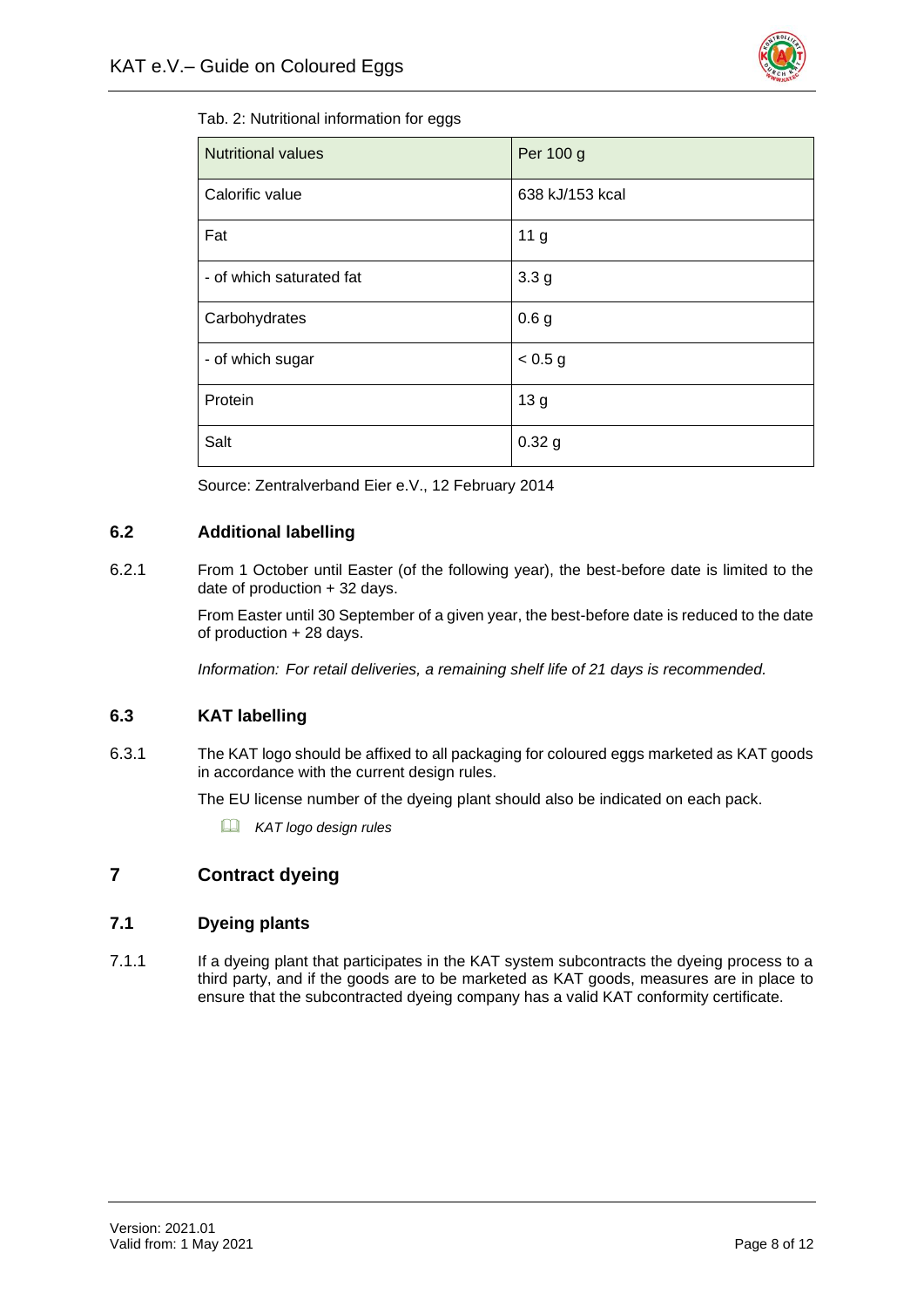

## <span id="page-12-0"></span>**8 Crisis management**

- 8.1.1 Contingency plans with clearly defined responsibilities are in place in the event of an emergency or critical situation. These include the names and telephone numbers of all key contact persons (e.g. veterinary surgeon, veterinary inspection office, suppliers/buyers, KAT).
	- *Form FB-LB 11 "Contingency plan/contact list"*
	- *KAT Emergency Guide for Member Establishments*

## <span id="page-12-1"></span>**9 Additional requirements for small businesses**

Dyeing plants that produce less than 15 million eggs per year are not required to hold IFS certification. Instead, they are subject to checks to ensure that the additional requirements for small businesses (see  $\rightarrow$  Chapter 9) are being met.

## <span id="page-12-2"></span>**9.1 Hygiene and training**

- 9.1.1 There are documented instructions regarding staff hygiene. These must at least cover the following points:
	- ✓ Hair and beards
	- ✓ Protective clothing (including its use in staff social areas)
	- ✓ Hand washing and disinfection, and hygiene
	- $\checkmark$  Eating, drinking and smoking
	- $\checkmark$  Conduct/measures in the event of skin injuries (e.g. cuts, abrasions)
	- Fingernails, jewellery and personal items, reporting of infectious diseases and complaints that impact on food safety
- 9.1.2 The personnel hygiene rules are observed and applied by the staff, service providers and external persons.
- 9.1.3 The hand hygiene facilities include an appropriate number of washbasins. These are placed at the access points to the production rooms and/or within the rooms, and are designated as being exclusively for hand washing.
- 9.1.4 The hand hygiene facilities meet the following requirements:
	- $\checkmark$  Running drinking water at a suitable temperature
	- ✓ Suitable equipment for cleaning and disinfecting
	- $\checkmark$  Suitable hand drying provision
- 9.1.5 Employees are given food hygiene training at least once per year. There is documentary evidence of this.
- 9.1.6 If the operation has permanent employees, they have access to social rooms and toilet facilities that are of a suitable size and appropriately equipped for the number of staff. These facilities are in a clean and intact condition. There must be no negative effect from these areas on the product.
- 9.1.7 Street clothes and work clothing must be stored separately from one another.
- 9.1.8 Changing rooms are arranged such that they provide direct access to the production area.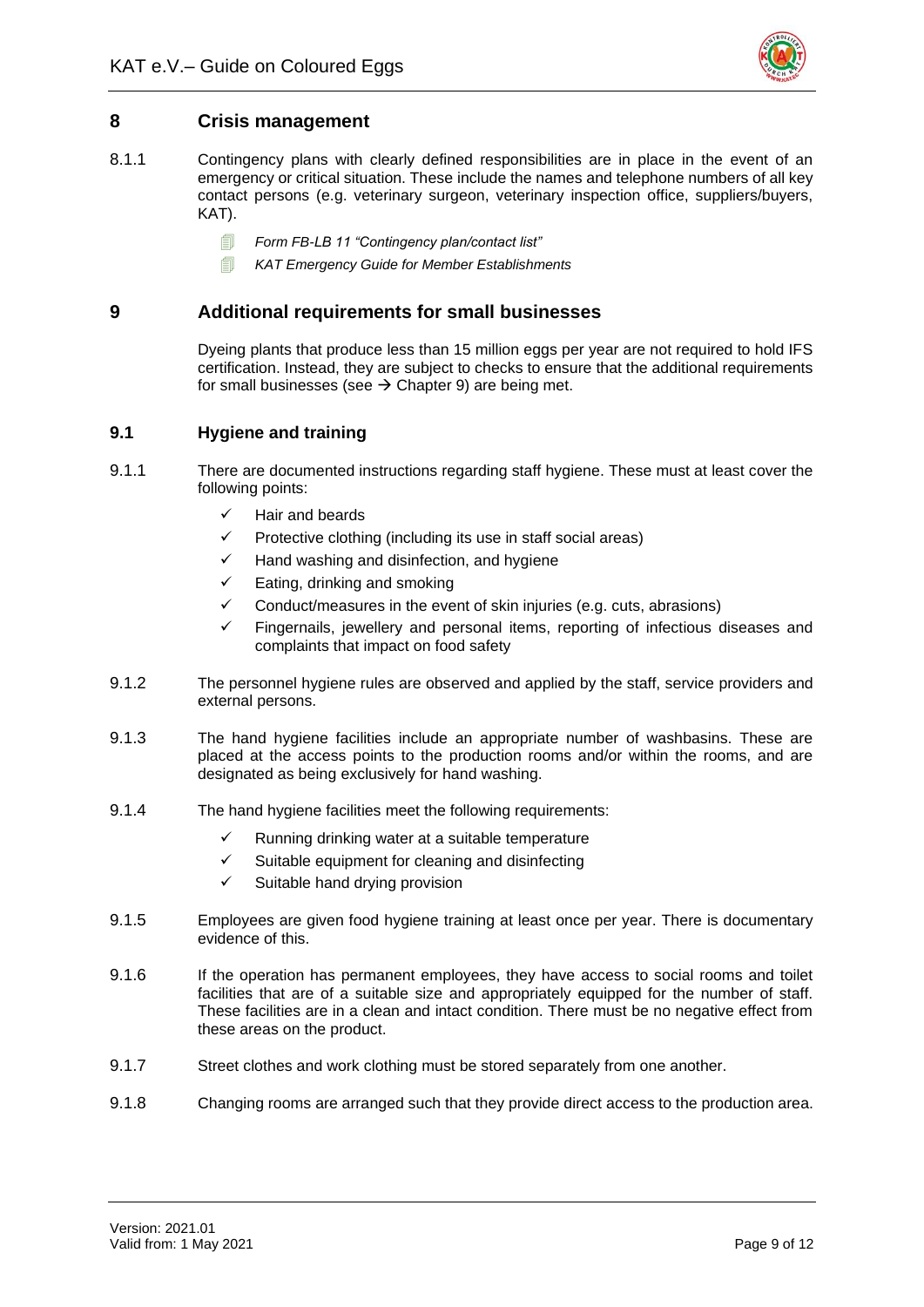

#### <span id="page-13-0"></span>**9.2 Structural requirements for dyeing plants**

- 9.2.1 The outside areas of the plants are permanently kept in a clean and tidy condition. Pest monitoring is also carried out in these areas.
- 9.2.2 Walls are designed and constructed to prevent the accumulation of dirt and limit the formation of condensation or mould, and are easy to clean.
- 9.2.3 The wall surfaces are in a non-defective state, and are easy to clean and, where necessary, disinfect. They are impermeable to water, water repellent and abrasion resistant.
- 9.2.4 The floor coverings are appropriate for the production requirements (e.g. mechanical load, cleaning agents, temperature), are in a non-defective condition and are easy to clean.
- 9.2.5 The water drains are easy to clean and designed to minimise the risk of product contamination (e.g. negative effects, penetration of pests).
- 9.2.6 Ceilings and ceiling structures (incl. pipes, cables, lamps) are constructed to prevent the accumulation of dirt and to minimise condensation and mould formation.
- 9.2.7 Windows and other openings are designed to prevent the accumulation of dirt. Where windows and skylights are opened for ventilation purposes, they are blocked with easily removable insect screens or similar measures are in place to prevent contamination.
- 9.2.8 The doors are in a non-defective condition. They are easy to clean and, if necessary, disinfect. External doors and gates are designed and can be closed in a way that prevents unauthorised entry or the entry of pests.
- 9.2.9 Devices, fittings and equipment are easy to clean, and in a good, clean condition (functioning properly with no rust or corrosion).
- 9.2.10 Any existing ventilation systems are installed such that filters and other parts that require cleaning or need to be replaced are easily accessible.

#### <span id="page-13-1"></span>**9.3 Water**

9.3.1 The water used is drinking water and is available in sufficient quantity. The water quality is monitored.

#### <span id="page-13-2"></span>**9.4 Cleaning**

- 9.4.1 There are cleaning and disinfection plans for all areas to be cleaned, as well as instructions on how to use the cleaning and disinfection agents correctly.
- 9.4.2 Cleaning and disinfection results in effectively cleaned premises, facilities and equipment. The cleaning methods are appropriately implemented, documented and subject to random checks.
- 9.4.3 Food waste and other waste are collected in clearly labelled containers and removed from food handling areas as quickly as possible. The accumulation of this type of waste is avoided.
- 9.4.4 Cleaning, disinfecting and pest control agents are kept separate from food and are stored in closed and leak-proof containers.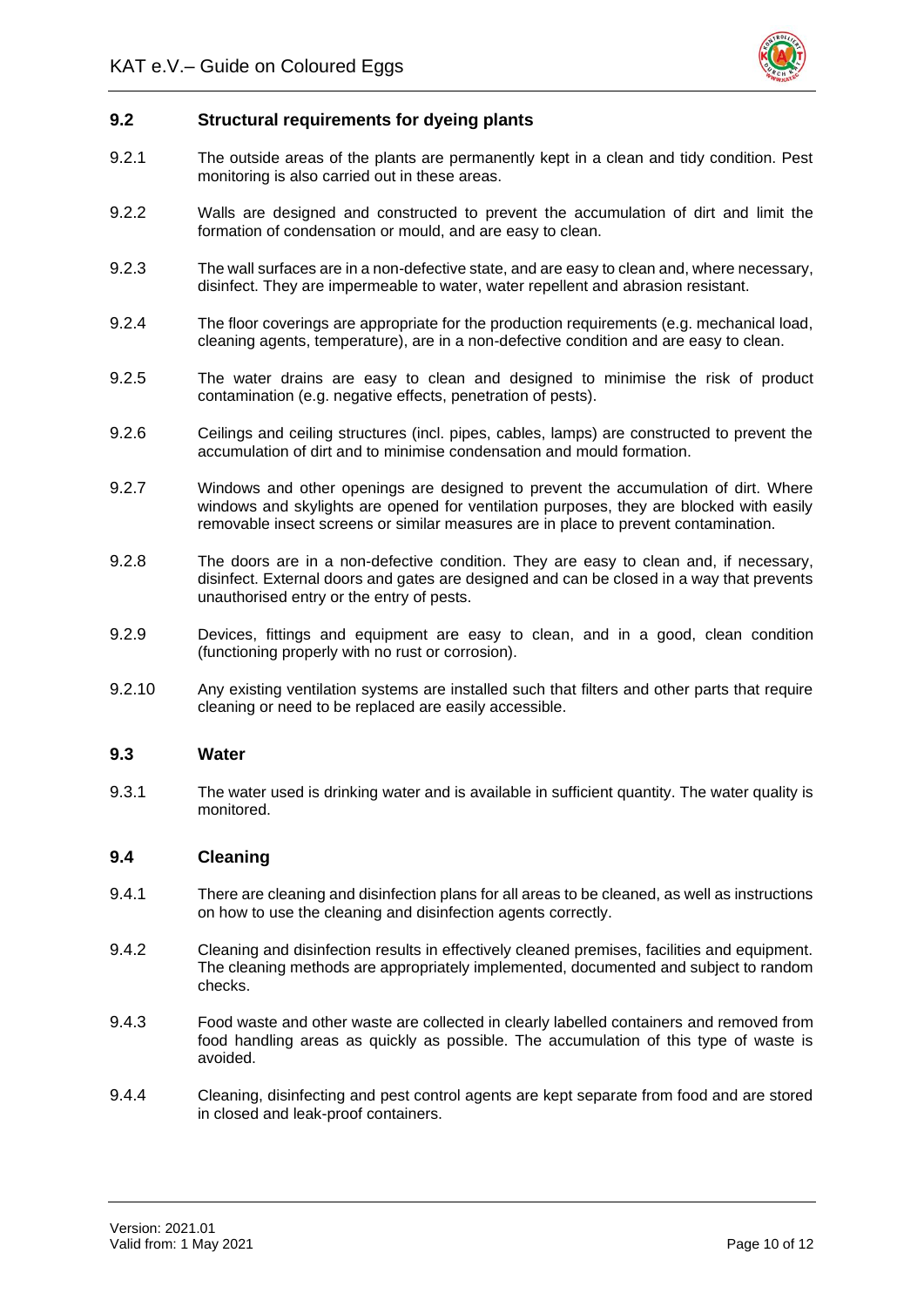

#### <span id="page-14-0"></span>**9.5 Foreign materials**

- 9.5.1 Unless it can be dispensed with, any wood used is in an intact and clean condition.
- 9.5.2 Any glass breakages or breakages of other materials are recorded. Exceptions are justified and documented.

#### <span id="page-14-1"></span>**9.6 Pest control**

- 9.6.1 The establishment has a suitable pest control system in place. A contract has been concluded with an external service provider. If pest control is carried out in-house, the responsible person has appropriate proof of expertise.
- 9.6.2 Baits, traps, monitors and insect exterminators are fully functional, fit for purpose and used in such a way that there is no risk of contamination.
- 9.6.3 The pest control measures are effective.

#### <span id="page-14-2"></span>**9.7 Storage and transport**

- 9.7.1 Before loading, the condition of the transport vehicles is checked and, if necessary, measures are taken to remove e.g. extraneous odours, dust, moisture, pests or mould. All transport vehicles and the loading ramps/areas are included in the cleaning plan.
- 9.7.2 The transport and storage containers are in a good, clean condition.
- 9.7.3 The loading area is suitable for loading. It is designed so that:
	- $\checkmark$  the risk of pest infestation is minimised.
	- $\checkmark$  products are protected against adverse weather conditions.
	- $\checkmark$  the accumulation of waste is avoided.
	- condensation and mould growth are prevented.
	- $\checkmark$  it is easy to clean.

#### <span id="page-14-3"></span>**9.8 Site inspections**

- 9.8.1 Regular inspections of the factory or production area take place. The following elements are checked:
	- Structural condition of the production and storage areas
	- Outdoor areas
	- Product control during processing
	- Compliance with hygiene requirements during product processing and in the production areas
	- Staff hygiene
- 9.8.2 All materials used are suitable for the purpose for which they are intended (e.g. food-grade grease and coatings).
- 9.8.3 All measuring equipment is calibrated at defined intervals. The results of the calibration are documented.